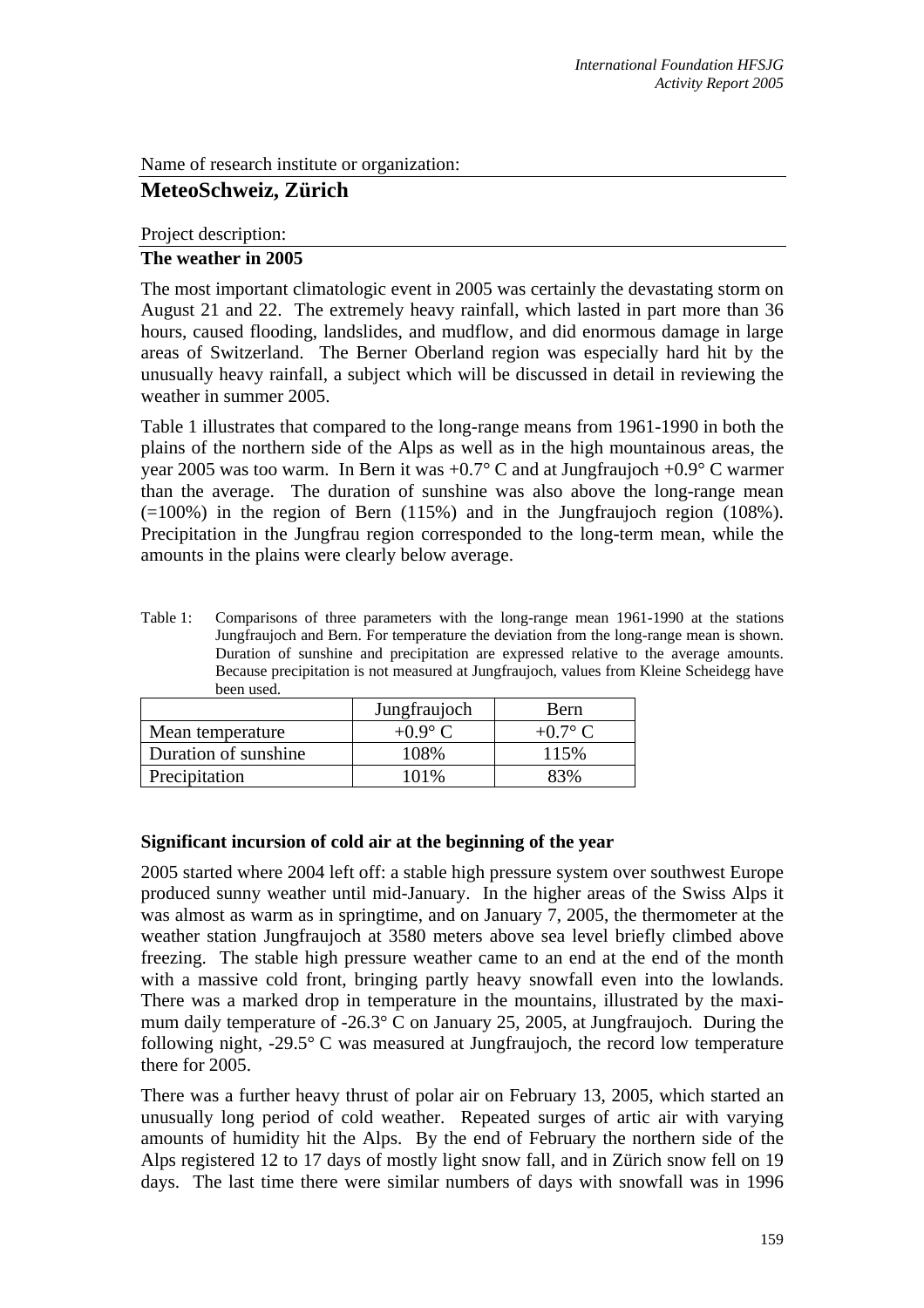and 1986. However, because the snowfall was only light, no extremely great amounts of snow were registered. Temperatures remained frosty even during the daytime.

The situation was different on the protected southern side of the Alps with practically no precipitation. Together with the very dry January, it had been 20 years since Tessin had had such a dry period at the beginning of a year.

## **Records in spring time**

The exceptionally cold weather continued on to the beginning of the meteorological spring. After the arrival of a cold front of Siberian air at the end of February, the nights of March 1 and 2, 2005, were clear, allowing the air to cool out over the freshly fallen snow. The result was that many stations, especially those in the flatlands on the northern side of the Alps, reported their lowest local temperatures in 2005. Several stations, such as in Bern, measured the lowest March temperatures since measurements have been recorded. The frosty weather with occasional snowfall continued throughout the following days.

Mid-March the weather changed drastically, due to a warm high pressure system over Italy. This occurred in the lowlands as well as in the mountains. For example, on March 5, 2005, the temperature at Jungfraujoch reached a daytime high of only -20° C, and in Bern the temperature stayed below freezing with a daytime high of  $-4^{\circ}$  C. About a week later, on March 16, 2005, it was  $-0.6^{\circ}$  C at Jungfraujoch and  $+18.0^{\circ}$  C in Bern – almost 20 degrees warmer. And at the same time in Tessin it was +27-28° C, a new record for March.

The month of April also had phases of exceptional weather. The month began calmly due to a high over eastern Europe, but then several low pressure systems activated weather conditions. Starting April 7, 2005, a low pressure system caused long periods of precipitation south of the Alps and then snowfall down into the lowlands north of the Alps. This was followed by a low pressure system that moved from southern France to Upper Italy, bringing considerable precipitation as rain and snow into the midlands. This heavy precipitation was triggered by the collision of humid, warm air masses from the southwest with cold air masses from the north. This caused the snowfall mentioned above. Bern registered 5 cm of new snow on the morning of April 17, 2005, and Geneva had 3 cm of new snow, something that hadn't occurred there so late in April since 1931. The main load of snow fell in the region of Lausanne and Lauvaux as well as the in southern arm of the Jura in Waadt. Parts of the city of Lausanne had more than 30 cm of snow on the morning of April 17, 2005.

As is usually the case with spring snow, it didn't stay long. The longer hours of sunshine made the temperatures climb rapidly, and by the end of April the  $+24-28$ ° C temperatures reached early summer levels. The last time temperatures this warm were measured in April was in 1993. And it was also warmer at Jungfraujoch. On April 30, 2005, the daytime maximum reached  $+3.0^{\circ}$  C, which is usually only measured in the summer months.

The warm weather dominated through to the beginning of May. On May 3, 2005, a storm front from the west brought a period of unsettled and cool weather. It rained more or less constantly in light or moderate intensity. This kind of "April" weather lasted until May 23, 2005, after which an extensive high pressure system brought in summer weather untypical for the end of May. Many stations reported the first sweltering temperatures in 2005 of 30° C and higher. For many stations this was the first time such high May temperatures had been registered since 1969, and for some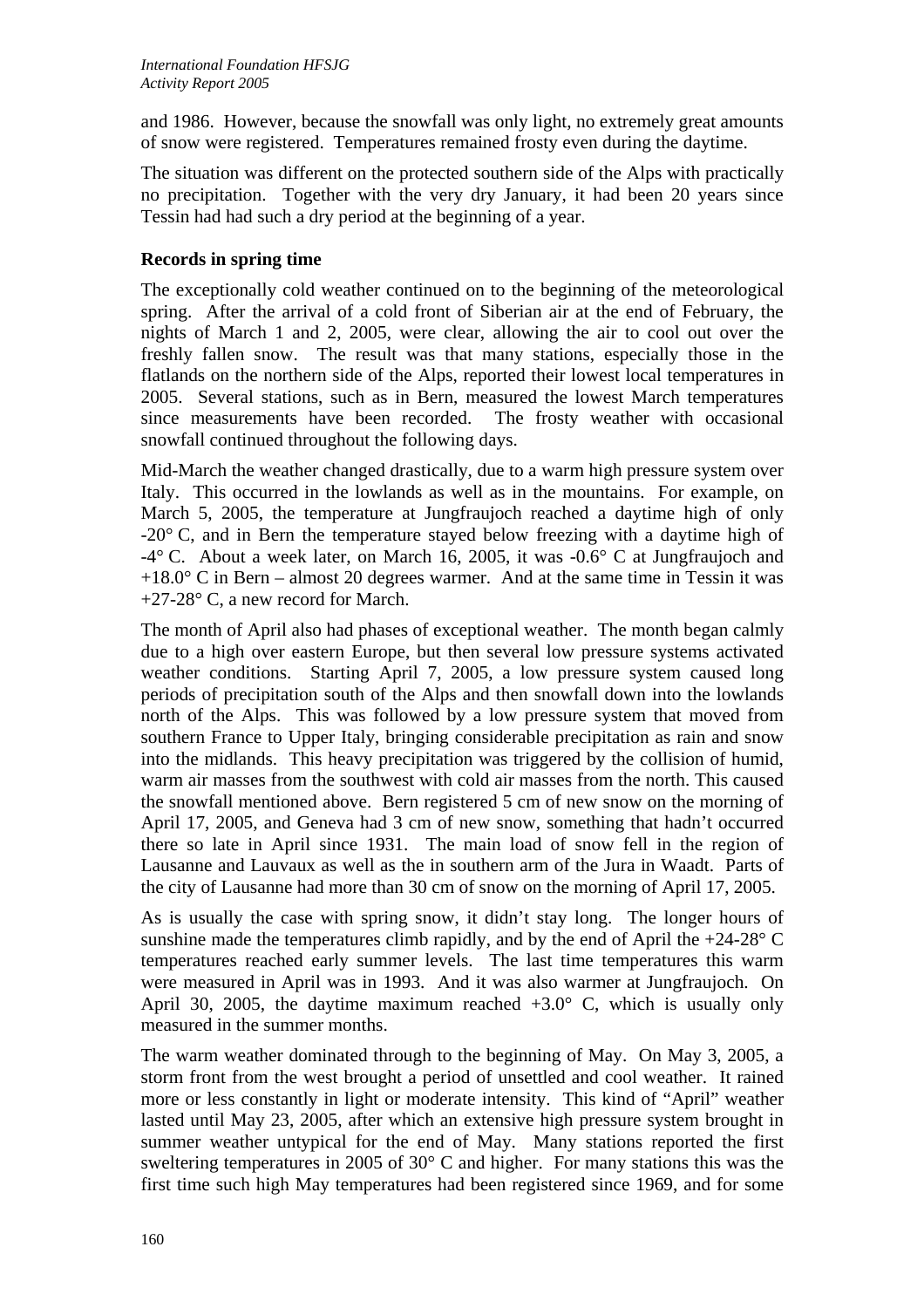stations even since 1953. With +8.9° C Jungfraujoch registered the highest May temperatures since 1961. However, it is advisable to be cautious when making comparisons with the past, especially with regard to record values. Measurement conditions often change with time. Weather stations are moved, or new meteorological instruments are put in operation. This means that great caution should be exercised in comparing old measurements with modern measurements. And this is the case with the measurements at the Jungfraujoch station. One method that is used to make historical measurements comparable with modern ones is the so-called homogenization of data series, which tries to adjust old measurements to modern measurement conditions based on statistical methods. A complete homogenized data series for Jungfrauoch is not available at present.

#### **Heat at the beginning and severe rainfall at the end of summer 2005**

As can be expected in June, the first heavy summer thunderstorms came in. On June 3, 2005, there was hail and stormy weather that mainly affected the Berner Oberland. This would not be the last time that this region would be struck by severe weather in 2005.

After the passage of these thunderstorms the entire region of the northern side of the Alps experienced a period of unsettled, cool weather. The nights from June 7-11 were especially cold for this time of year. Bern had ground frost every night in this period, which hadn't occurred in June since the beginning of ground temperature measurements in 1981.

Starting in mid-June a subtropical high pressure system drove temperatures up to summer levels. In many places temperatures during the second half of July were above  $30^{\circ}$  C. In the Basel area they even reached  $34^{\circ}$  C. Nevertheless, record temperatures, which were set in the scorching June of 2003, and in June 2002, 1950, and 1947, were reached or broken at only a very few stations.

An active system with heavy thunderstorms cooled temperatures off starting July 4, 2005. At Jungfraujoch the temperature sank to  $-7.9^{\circ}$  C and in parts of Canton Graubünden the snow line sank to 1700 meters above sea level. This highly unstable layered air mass produced thunderstorms with tornado funnels over Lake Geneva and in the Zürcher Oberland on July 5, 2005. The subsequent weather was unsettled but relatively warm. A stable phase of beautiful summer vacation weather didn't arrive as people were hoping for. It didn't occur until the last days of July, and then only for a few days. Air masses coming from Africa caused the hottest and most humid days of the year on July 27 and 28, 2005. The record high temperature at Jungfraujoch in 2005 was measured at 12.7° C, and the year's highest temperature in Switzerland was measured in Geneva at 36.2° C. Two heavy thunderstorms in July caused severe local damage. The first storm on July 18, 2005, devastated a large part of the upper Lake Geneva area. Gusts of up to 160 km/h and hail caused enormous damage to the vineyards. Another thunderstorm accompanied by hazelnut sized hailstones and galeforce winds rampaged the western shore of Lake Geneva.

In the first half of August, cool and rainy weather prevailed. Snow fell in the higher mountain passes of the Alps. During occasionally clear nights, the temperatures sank notably. Several stations in the plains of the northern side of the Alps registered almost the record low for the beginning of August. And in the mountains it was cool and unpleasant. At Jungfraujoch for example the daytime maximum temperature reached only -3.2° C on August 8, 2005.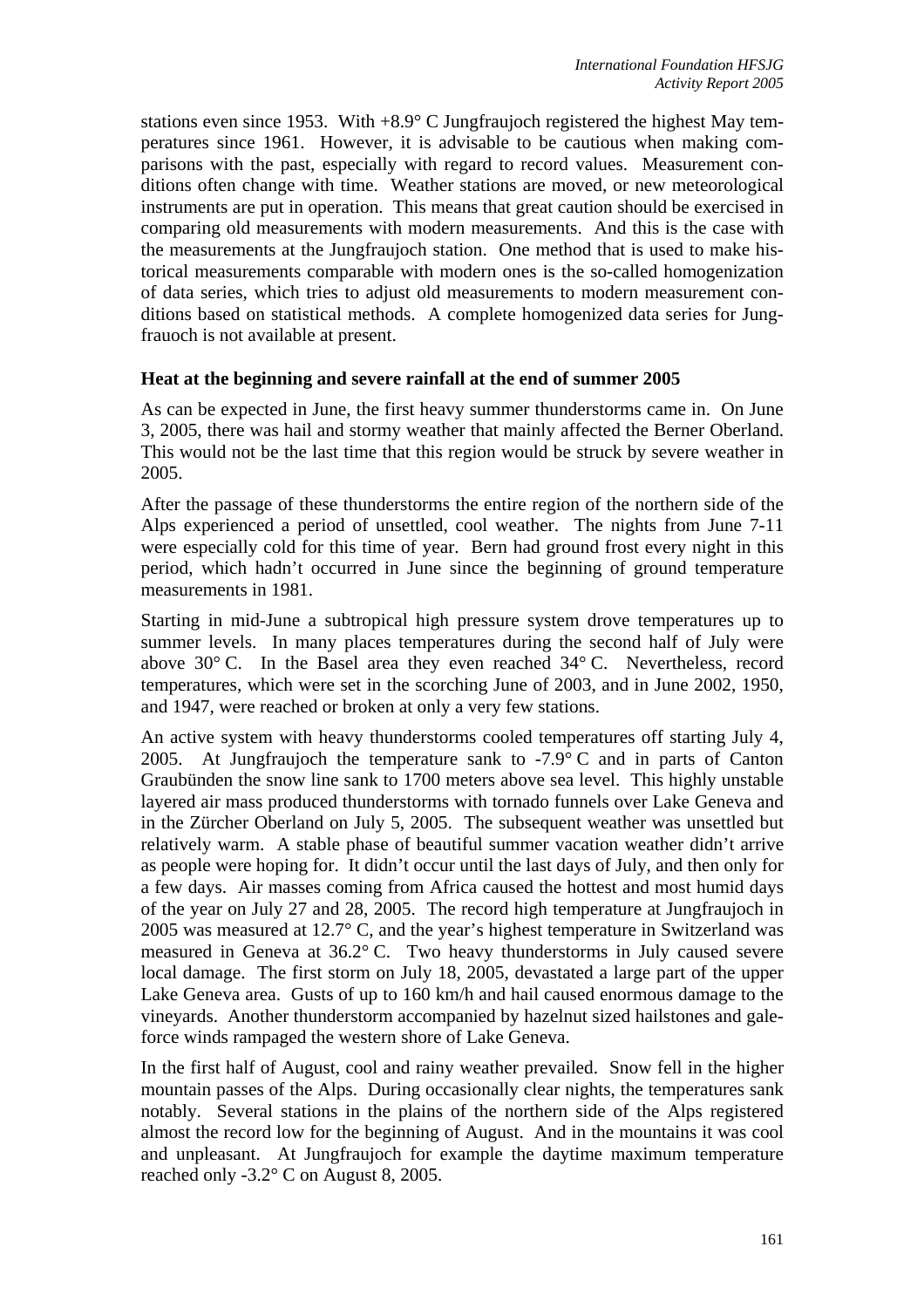#### **The devastating storms in August 2005**

On August 18 and 19, 2005, a low pressure system was located over France. This low pressure system crossed over to the Gulf of Genova and then by August 23, 2005, moved over the eastern Alps going north. In the process, warm and humid air masses from the Mediterranean were carried along over the Alps and jammed back onto the northern slope of the Alps by north easterly winds. Meteorologists call this a "Vbcondition", and it is known to have repeatedly caused devastating amounts of precipitation in the past. This is exactly what occurred on August 21 and 22, 2005. In the ensuing heavy rainfall, six people lost their lives and the material damage amounted to approximately two billion Swiss francs. The Berner Oberland and central Switzerland were severely affected. Almost every valley from the lower Simmental through to Canton Uri experienced landslides and mudflows. Streams torrentially flooded over their banks, devastating villages, farmland, bridges, railway lines, and roads. Entire valleys were cut off for days. Even some higher areas of the Alp foothills were affected, especially from Emmental to Lake Zug, and the town of Weesen on Walensee. It flooded in parts of the midlands as well. In the city of Bern the river Aare flooded over its banks into the Matte. The river Reuss flooded houses in the area Wasseramt. The Lake of Thun, the Lake of Lucerne, and the Lake of Biel also flooded over their banks. And even farther away, the areas of upper Prättigau and Lower Engadin also experienced damage.

#### An exceptionally rare phenomenon

Unprecedented was the fact that within 48 hours the large northern slope of the Alps was inundated with more than 100 liters of rain pro  $m2$  (= 100mm). (See figure 2.) Several stations measured record amounts (see table 2 and figure 3). For some of these stations the statistical recurrence rate for such an event is much greater than 100 years.

| Measurement<br>station | Amount of<br>precipitation | Previous<br>maximum amount | Measured on | Data available<br>since |
|------------------------|----------------------------|----------------------------|-------------|-------------------------|
| Meiringen              | $205$ mm                   | 159 mm                     | 07.03.1896  | 1889                    |
| <b>Brienz</b>          | 181 mm                     | $129$ mm                   | 13.02.1990  | 1961                    |
| Wimmis                 | $141$ mm                   | $120 \text{ mm}$           | 07.05.1985  | 1961                    |
| Engelberg              | 190 mm                     | $153 \text{ mm}$           | 21.12.1991  | 1901                    |
| Einsiedeln             | $152 \text{ mm}$           | $142 \text{ mm}$           | 07.08.1978  | 1900                    |
| Marbach/LU             | 181 mm                     | $165$ .mm                  | 02.06.2004  | 1961                    |
| Napf                   | $178$ mm                   | 158 mm                     | 13.02.1990  | 1978                    |

Table 2: Accumulated precipitation during 48 hours. Measurement period August 21 (Sunday 05:40 h UTC) to August 23, 2005 (Tuesday, 05:40 h UTC).

# Events preceding the flooding

There are other ominous circumstances that preceded the flooding. Even before the devastating precipitation began, a great deal of rain had already fallen during the month of August in the affected areas. This had already equaled the usual amounts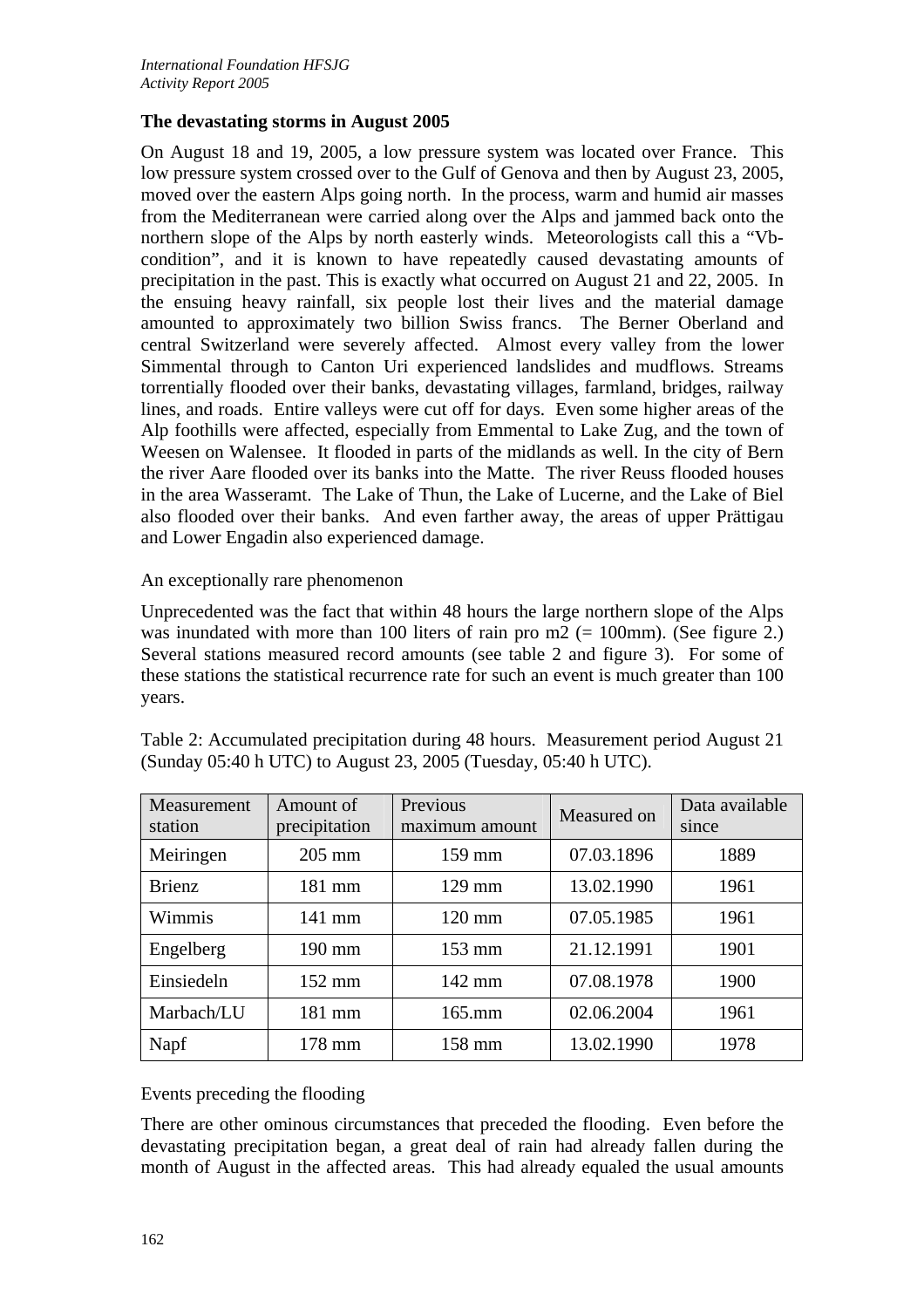for the entire month of August. In addition, the snow line had risen to 3000 meters above sea level and even higher, meaning that the precipitation in the mountains up to that level was not bound in the form of snow and ran off immediately.

Even during the days immediately preceding the flooding, several regions experienced large amounts of precipitation. There was heavy rain on the northern slopes of the Alps during a thunderstorm on the evening of August 18, 2005, and thunderstorm activity continued on August 19 and 20, especially in the foot hills of Fribourg, the Napf area, in Entlebuch through to central Switzerland. The ground was saturated with water and unable to absorb the huge amounts that followed: streams and rivers flooded over in no time.

#### What could the future bring?

The results of regional model analyses for Europe for the second half of the  $21<sup>st</sup>$ century show an increasing tendency in the mean precipitation intensity and the frequency of days with intensive precipitation. For Europe this could mean that the rate of extreme events occurring every 50 years could shrink to 25 years. This increase in heavy precipitation can also be interpreted as a result of the intensified hydrological cycle due to the greenhouse effect. Today an intensified hydrological cycle during the winter months and for the entire European continent is considered to be very probable. In the Alps it could especially cause an increase in precipitation of long duration.

## **Dry autumn**

At the end of August and the beginning of September 2005 a high pressure system covered middle Europe and brought many sunny late summer days. The warm and dry weather brought relief to the flooded areas, the level of the lakes and rivers sank, and the saturated ground dried again. Some stations once again registered temperatures of  $+30^{\circ}$  C, and there were a few typical local summer thunderstorms. Mid-September a cold front came into Switzerland from the northwest, sinking temperatures drastically and causing heavy rainfall. On the morning of September 17, 2005, it snowed partly down to 1700 m above sea level on the northern side of the Alps. The night of September 21, 2005, was clear and cold, thus cooling off the air masses. This led to the first local frosts in autumn 2005.

At the start of the month of October 2005 it rained heavily again in large areas of Switzerland. For the northern slopes of the Alps, Wallis, and large areas of Graubünden and Tessin, these were the last notable amounts of precipitation during the month of October, which later led to a considerable deficit. Tessin, for example, only received 20% of the usual amount of precipitation for October. During the last ten days of the month a high pressure system over the Mediterranean brought very warm weather for the time of the year. In higher regions the temperatures nearly reached historical records. Several stations in Wallis and in Graubünden measured new record high temperatures. In general, the temperatures in the mountains made one think more of summer than of the approaching winter.

The relatively mild and dry weather continued through the first days of November 2005. It wasn't until November 17 that a low pressure system over Ukraine brought in a disturbance to the Alps. This disturbance was followed by cold polar air, and in the eastern plains snow fell partly into the lowlands and with it the first covering of snow of the winter 2005/2006. Temperatures stayed below  $0^{\circ}$  C for the first time the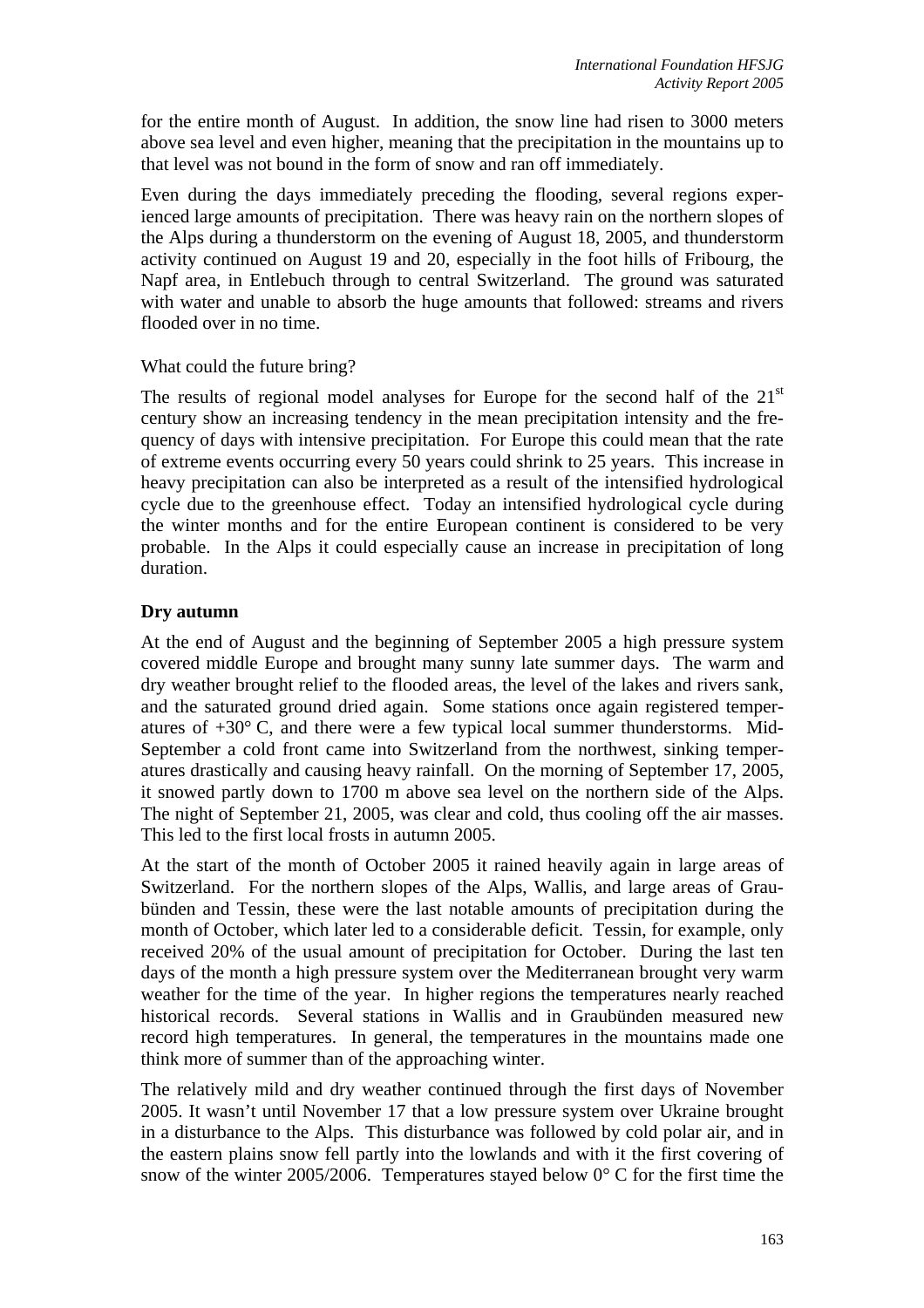entire day on November 24, 2005. Climatologists call this an "ice day". Another low pressure system brought snow to the entire country on November 26, 2005, which was earlier than southern Switzerland has on the average, but which could be expected in the north. It was only a light layer of snow, however, and the month of November was generally very dry. Combined with the very dry month of October, this led to an extremely dry situation from the eastern Berner Oberland through to Appenzell and the Rhine valley, as well as in the Upper Rhine valley, the Gotthard area, and northern Tessin. Looking at all the meteorological autumn months September to November, the last similarly dry autumn was in 1962 and 1961. The water level in rivers and lakes sank continually, and the fish in small rivers were endangered for the lack of water. Lake Constance reached a level almost as low as had ever been measured since the beginning of measurements in 1864, and Swiss reservoirs were almost at an historically low level as well.

The first day of December was cold. It rained shortly thereafter up to 1300 m above sea level in the north and snowed 15 to 30 cm in the south. From December 6 to 9, 2005, it snowed in the north down into the lowlands, and the south was sunny again. Then dry and relatively cold air moved in from the north, with a short interlude on December 16 and 17 when it snowed heavily in the northern slopes of the Alps and made a thin covering of snow in the east. There was only snow for a white Christmas above 600 m above sea level in the midlands. On December 26, 2005, another blast of arctic air moved in, and temperatures sank even lower. In the midlands it was between -10° and -15° C on December 30, 2005. The temperature in Samedan was -31° C and in La Brévine -35.9° C, which was the coldest temperature measured in Switzerland in 2005.

In Tessin it snowed 15-30 cm, and on the night of December 30, 2005, it also snowed heavily in the north. On the last day of the year, temperatures rose above freezing.



Figure 1: Mean temperature in 2005 measured at the station Jungfraujoch compared to the long-term mean 1961-1990 (solid line) and to the long-term mean variation (broken lines = standard deviation).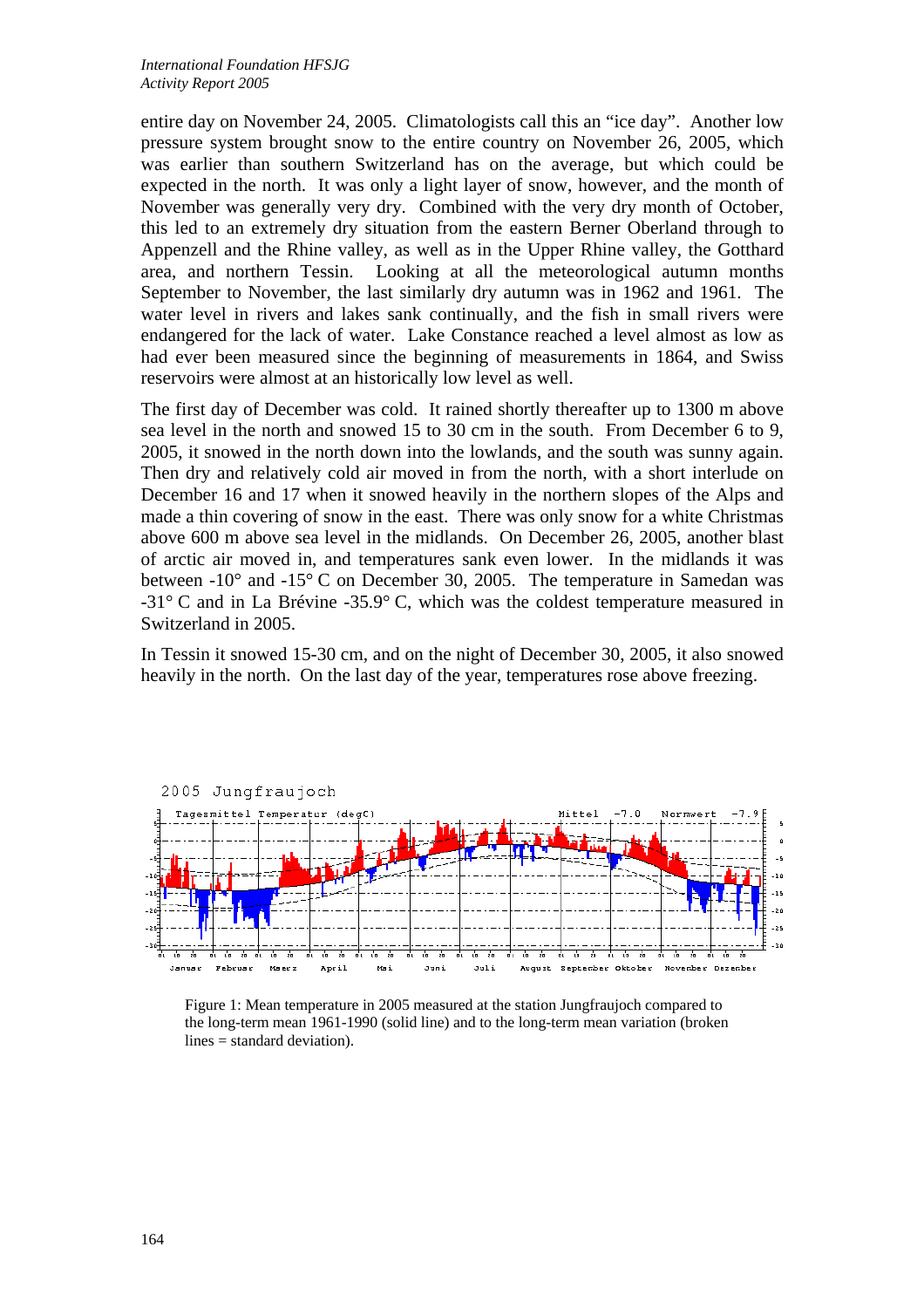

Figure 2: 48 hour sum of rainfall on August 21 and 22, 2005 (07:00 until 07:00 on the following day). Analysis of the measurements from 372 MeteoSwiss stations and 42 mountain stations of the Swiss Federal Institute for Snow and Avalanche Research, Davos. This precipitation map was prepared by C. Frei, MeteoSwiss.



Figure 3: Estimated periods (in years) of the recurrence of the sum of precipitation measured on August 21 and 22, 2005. The recurrence period indicates how frequently on a long-term average the observed amount of precipitation can be expected at the same station, assuming the climate is stationary. The periods were estimated by using extreme value statistics for the long measurement series of MeteoSwiss. This precipitation map was prepared by C. Frei, MeteoSwiss.

Thomas Schlegel, MeteoSchweiz Translation: Louise Wilson